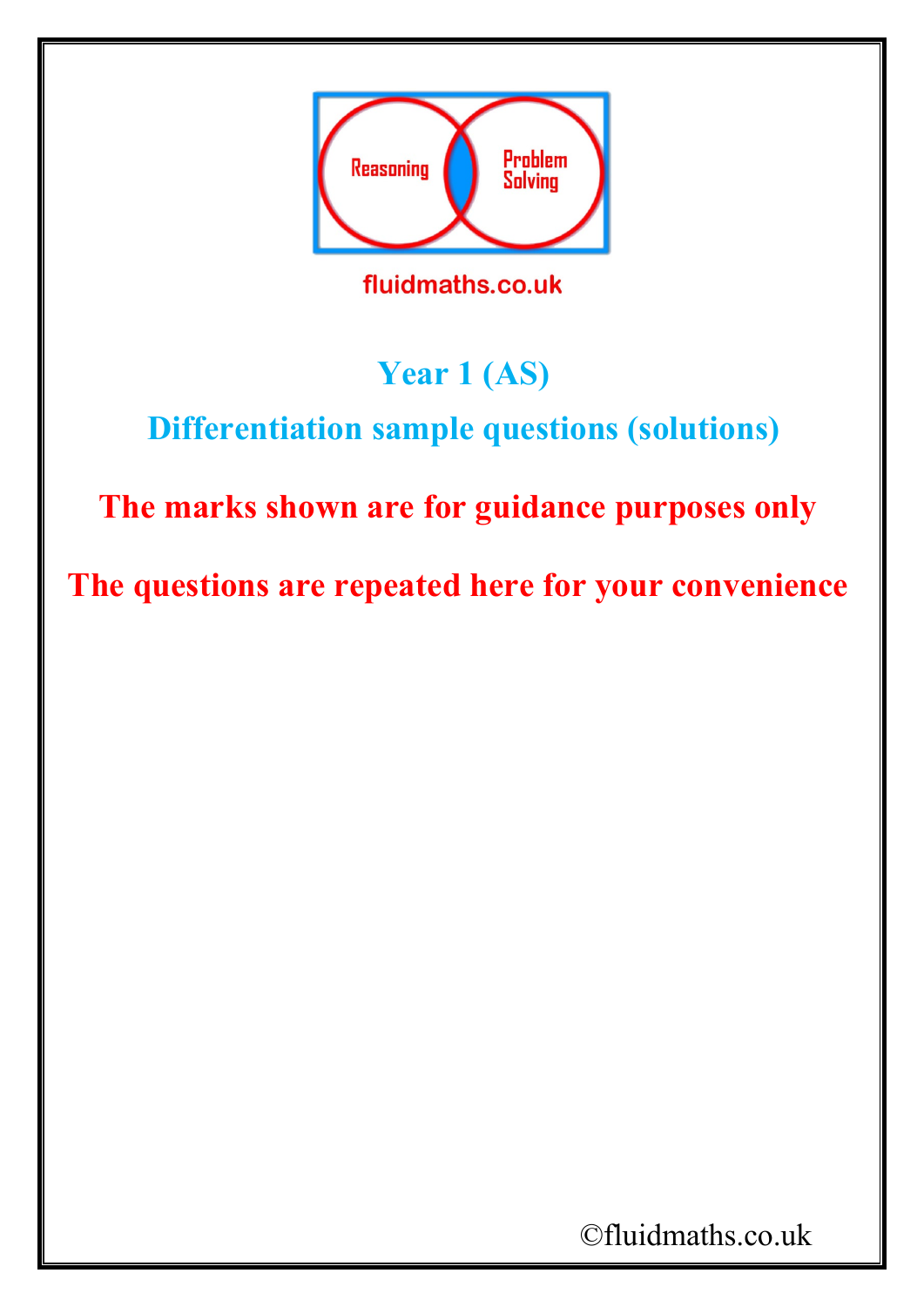|              | Evaluate $\lim_{x\to 7} \frac{x^2-49}{2x^2-11x-21}$                                               |
|--------------|---------------------------------------------------------------------------------------------------|
|              |                                                                                                   |
|              | <b>Solution</b>                                                                                   |
|              | Notice that as $x$ approaches 7, both the numerator and                                           |
|              | denominator will tend to zero which will make the whole                                           |
|              | expression undefined                                                                              |
|              | Therefore, simplify the expression first                                                          |
|              |                                                                                                   |
|              | $\frac{x^2-49}{2x^2-11x-21} = \frac{(x-7)(x+7)}{(2x+3)(x-7)}$<br>[2marks]                         |
|              | $x+7$                                                                                             |
|              | $2x+3$                                                                                            |
|              | Hence, $\lim_{x\to 7} \frac{x+7}{2x+3}$ tends to $\frac{7+7}{2(7)+3} = \frac{14}{17}$<br>[2marks] |
|              |                                                                                                   |
| $\mathbf{2}$ | Two functions are defined on a set of real numbers as                                             |
|              | $g(x) = ax + 7$ and $h(x) = 5x - a$                                                               |
|              | where $a$ is a constant                                                                           |
|              | a) Given that $f[gh(x)] = 25$ , find the value of a                                               |
|              | b) Hence evaluate $hg(-2)$                                                                        |
|              | <b>Solution</b>                                                                                   |
|              | $a)g(h(x)) = a(5x - a) + 7$                                                                       |
|              | $g(h(x)) = 5ax - a^2 + 7$<br>$[1$ mark]                                                           |
|              | Therefore, $f'[gh(x)] = 5a$<br>[1mark]                                                            |
|              | Hence, $5a = 25$                                                                                  |
|              | Therefore, $a = 5$<br>[1mark]                                                                     |
|              |                                                                                                   |
|              |                                                                                                   |
|              |                                                                                                   |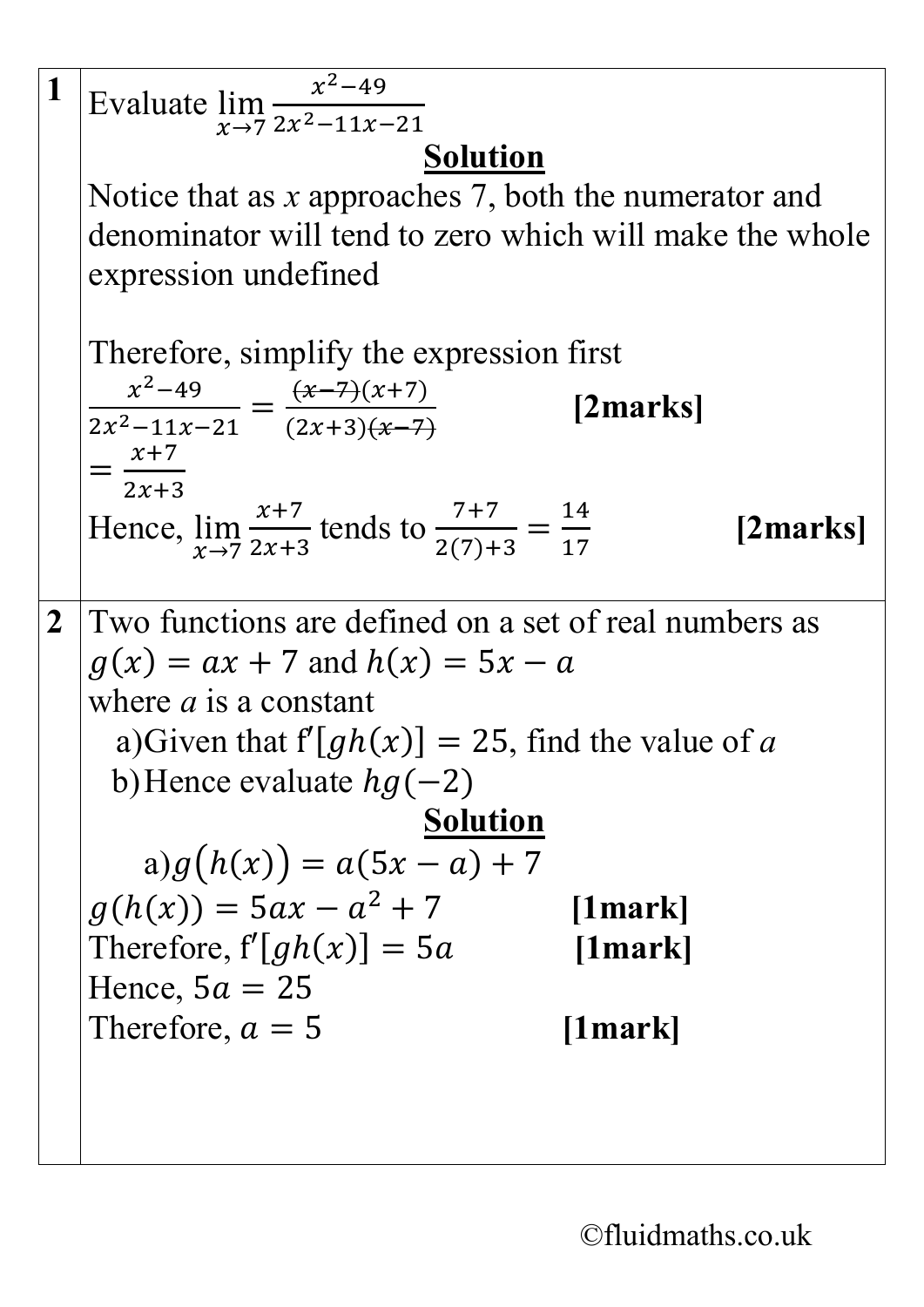b) 
$$
h(g(x)) = 5(ax + 7) - a
$$
  
\t\t\t\t $= 5ax + 35 - a$   
\t\t\t\t $h(g(-2)) = 5a(-2) + 35 - a$   
\t\t\t\t $= -10a + 35 - a$   
\t\t\t\t $= -11a + 35$  [1mark]

Now substitute  $a = 5$  into the resulting function  $h(g(-2)) = -11(5) + 35$  $=-55 + 35$ <br>=  $-20$ *[1mark]*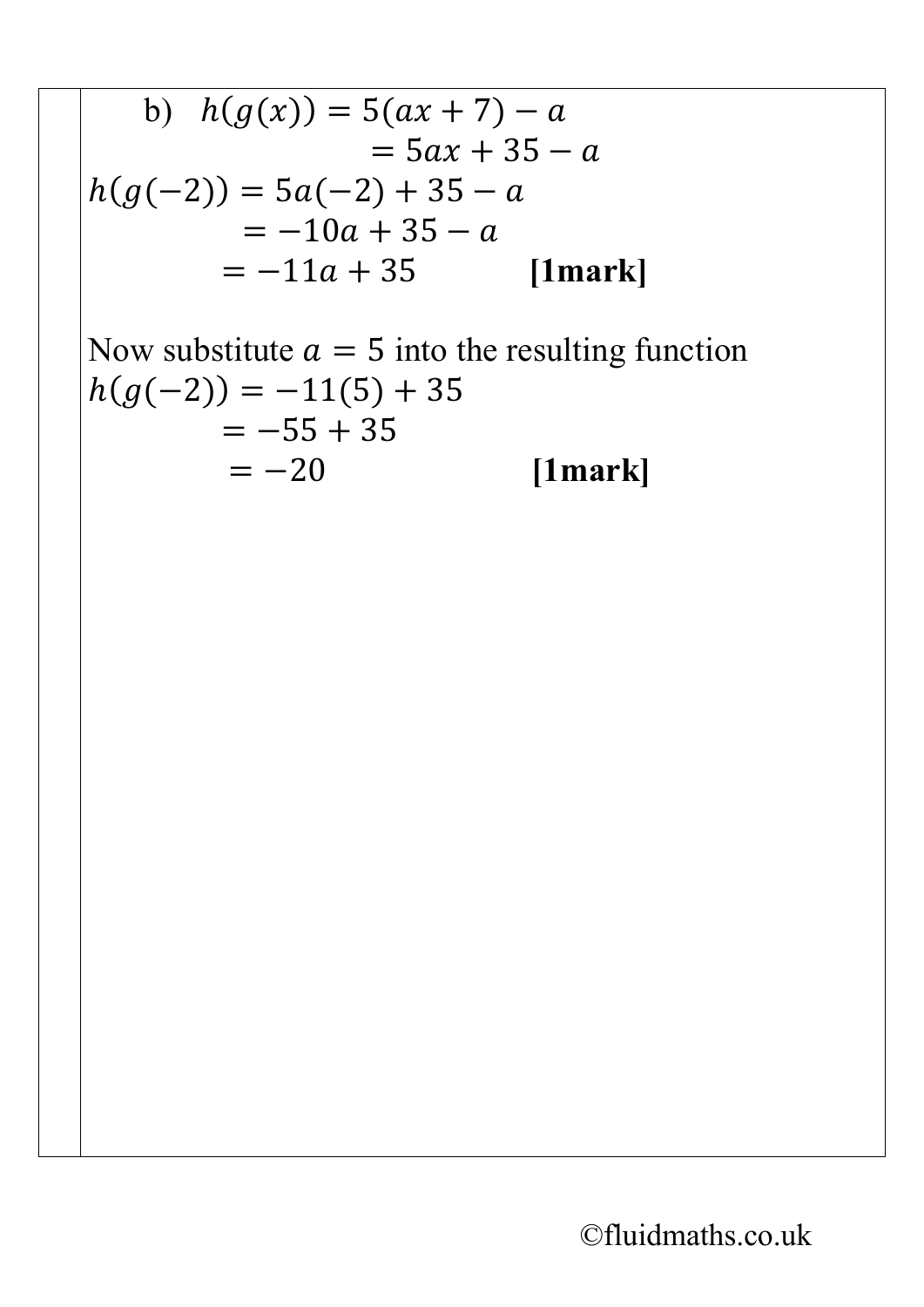**3** Here is information about the curve  $y = ax^2 + bx + c$ Where *a*, *b* and *c* are integers  $\frac{d^2y}{dx^2}$  $\frac{dx^2}{2}$  $=-12$  $\frac{d}{dx}$  $\frac{d}{dx}\bigg|_{x=-2}$  $= 27$ The coordinate  $(-1, 15)$  lies on the curve. a)Find the equation of the curve b) Hence find *y* when  $x = \frac{1}{3}$ 3 **Solution** a)Find  $\frac{d^2y}{dx^2}$  $\frac{d^2y}{dx^2}$  from  $y = ax^2 + bx + c$  $\frac{dy}{dx}$  = 2ax + b and  $\frac{d^2y}{dx^2}$  $\frac{a}{a}$  $dx^2$ = 2 **[2marks]** Therefore,  $2a = -12$ Hence  $a = -6$  [1mark]  $\frac{d}{dx}$  $\left. \frac{d}{dx} \right|_{x=-2}$  $= 27$ Therefore,  $2a(-2) + b = 27$  $-4a + b = 27$ Now substitute  $a = 6$  into  $-4a + b = 27$  $-4(-6) + b = 27$  $24 + b = 27$ Therefore,  $b = 3$  [1mark]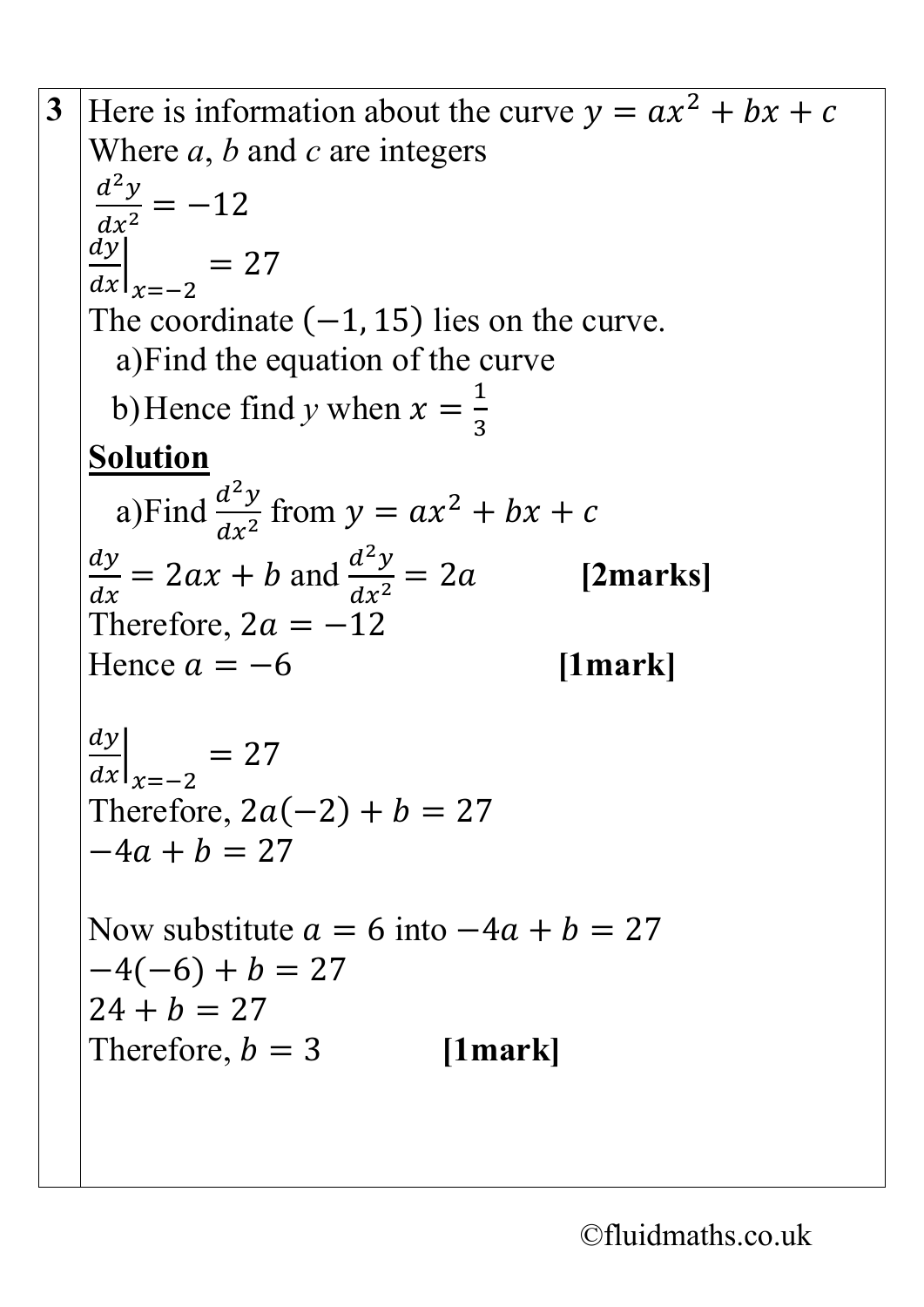$(-1, 15)$  lies on the curve Therefore,  $(-6)(-1)^2 + (3)(-1) + c = 15$ <br>  $c = 24$  [1mark]  $c = 24$ Hence, the equation is  $y = -6x^2 + 3x + 24$  [1mark]

b) 
$$
y = -6\left(\frac{1}{3}\right)^2 + 3\left(\frac{1}{3}\right) + 24 = \frac{73}{3}
$$
 [1mark]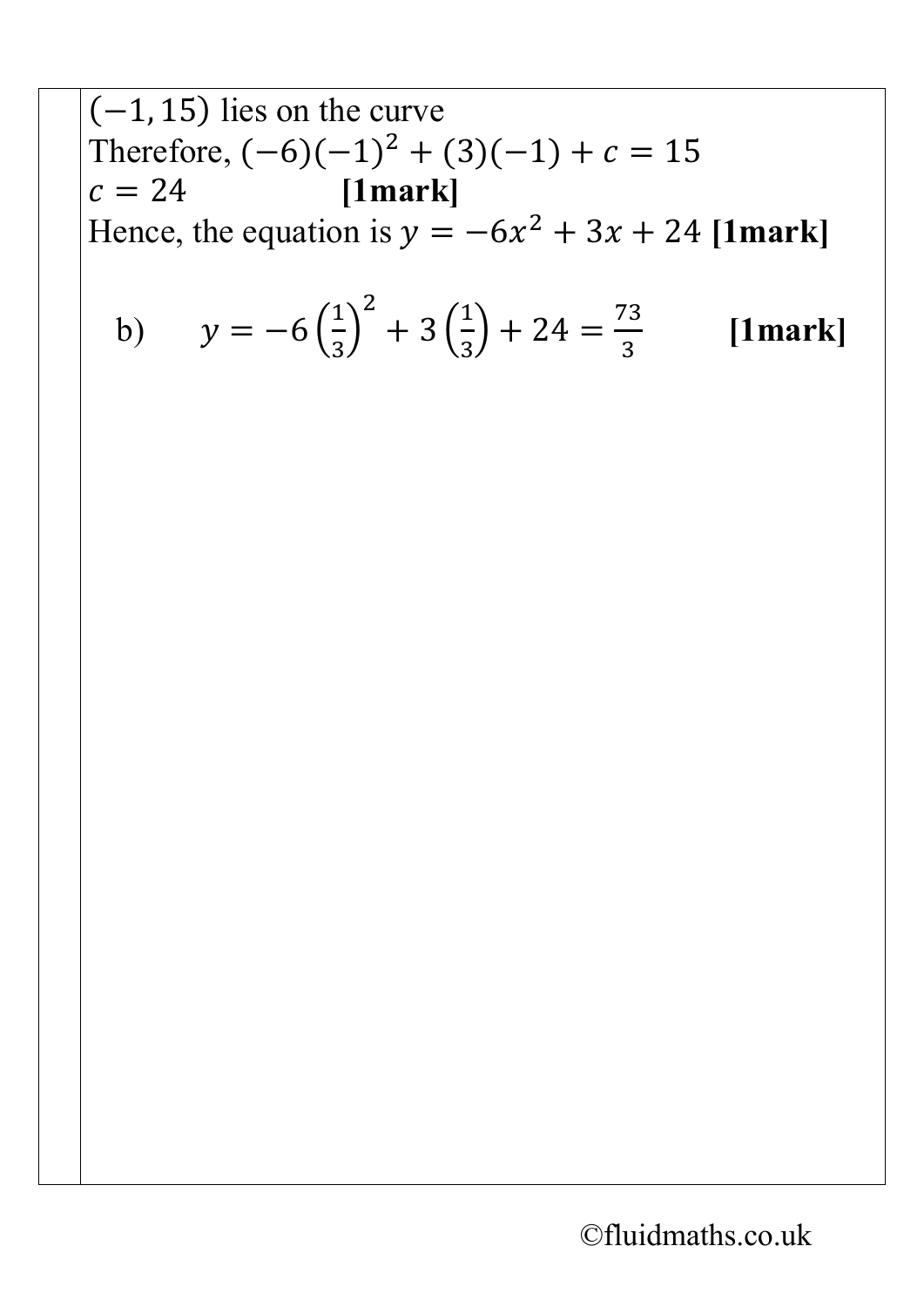**4** A tangent passing through  $(-3, -5)$  touch the curve  $f(x) = 1 - Ax - x^2 + x^3$  at  $(-1,1)$ a)Find the value of A b) Hence find the equation of a normal to  $f(x)$  at (2, 1) **Solution** a) The tangent passes through the points  $(-1,1)$  and  $(-3, -5)$ Therefore,  $m_{tangent} = \frac{-5-1}{-3-1}$  $=\frac{-6}{-2}$ −2 = 3 **[1mark]** Therefore, the gradient of the curve at  $(-1, 1)$  is 3 Differentiate f(*x*)  $f'(x) = -A - 2x + 3x^2$  [1mark]  $f'(-1) = 3$ Therefore,  $-A - 2(-1) + 3(-1)^2 = 3$  [1mark]  $-A + 2 + 3 = 3$ Hence,  $A = 2$  [1mark] Therefore,  $f'(x) = 3x^2 - 2x - 2$ b) Calculate the gradient of the curve at  $x = 2$  $f'(x) = -2 - 2x + 3x^2$  $f'(2) = -2 - 2(2) + 3(2)^2$  $f'(-2) = 6$  [1mark] Therefore, the gradient of the normal is  $-\frac{1}{6}$ 6 **[1mark]** So, the equation of the normal is  $y - 1 = -\frac{1}{6}$  $\frac{1}{6}(x-2)$ Hence the equation of the normal is  $y = -\frac{1}{6}$ 6  $x + \frac{4}{3}$ 3  $\ddot{\phantom{0}}$ **[1mark]**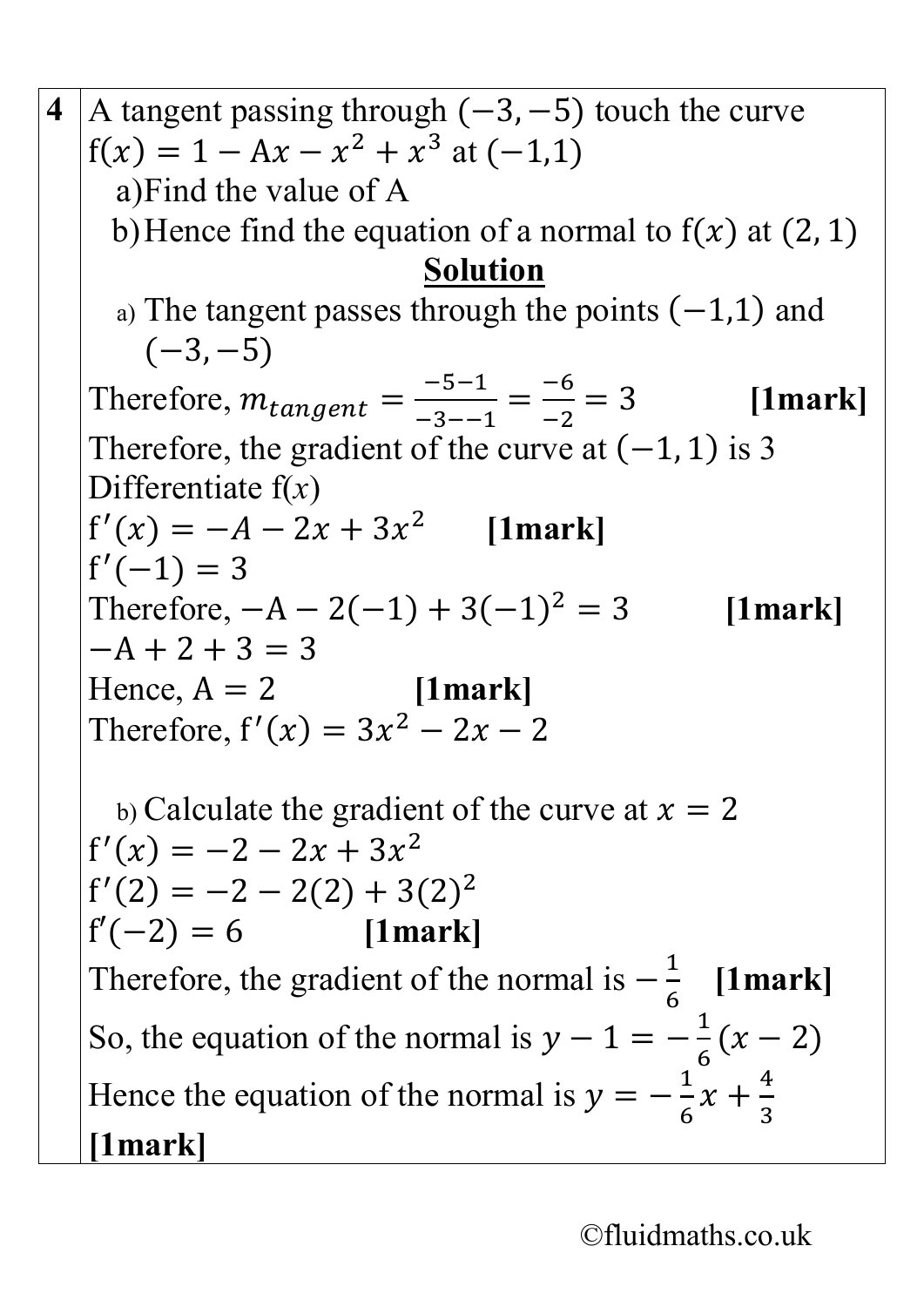5 A function is given as 
$$
f(x) = x^3 + ax^2 + bx + c
$$
  
\nWhen  $f(x)$  is divided by  $(x - 2)$  and  $(x + 1)$  remainders  
\nof 8 and 9 are obtained respectively.  
\nGiven that  $f'(-2) = 39$   
\nCalculate the values of a, b and c  
\n**Solution**  
\n $f(x) = x^3 + ax^2 + bx + c$   
\n $f'(x) = 3x^2 + 2ax + b$   
\n $f'(-2) = 3(-2)^2 + 2a(-2) + b$   
\n $f'(-2) = 12 - 4a + b$   
\n $39 = 12 - 4a + b$   
\n $-4a + b = 27$ ........  
\nEubstitute  $x = 2$  into  $f(x)$   
\n $f(2) = 2^3 + a(2)^2 + b(2) + c$   
\n $8 = 8 + 4a + 2b + c$   
\n $-4a - 2b = c$ ........  
\nSubstitute  $x = -1$  into  $f(x)$   
\n $f(-1) = (-1)^3 + a(-1)^2 + b(-1) + c$   
\n $9 = -1 + a - b + c$   
\n $10 = a - b + c$   
\n $c = 10 - a + b$ ........  
\nEquation (C) [1mark]  
\nNow Equate (B) and (C).  
\nThat is,  $10 - a + b = -4a - 2b$   
\nTherefore,  $3a + 3b = -10$ ........  
\nEquation (D)